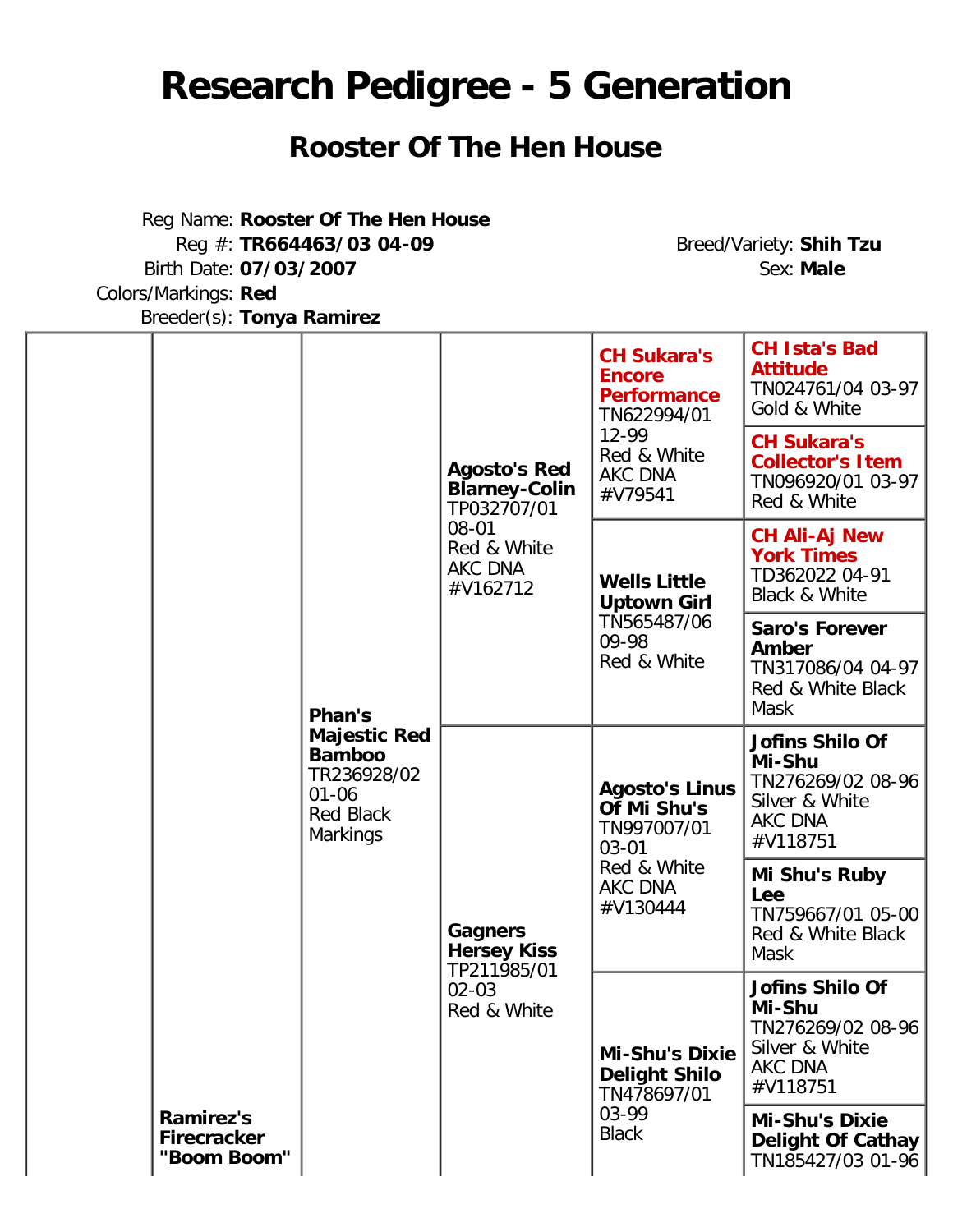|                                                                                                           | TR522892/03<br>$08 - 07$<br>Red & White |                                                        |                                                                                                            |                                                                                                                  | Red & White Black<br><b>Mask</b>                                                                                     |
|-----------------------------------------------------------------------------------------------------------|-----------------------------------------|--------------------------------------------------------|------------------------------------------------------------------------------------------------------------|------------------------------------------------------------------------------------------------------------------|----------------------------------------------------------------------------------------------------------------------|
| <b>Rooster Of</b><br><b>The Hen</b><br><b>House</b><br>TR664463/03<br>04-09<br>Red<br>AKC DNA<br>#V560543 | <b>AKC DNA</b><br>#V460861              | Huy's Mimi<br>TR229319/04<br>$01 - 06$<br>Gold & White | <b>Jiggers Of</b><br><b>Prairieview</b><br>TP073500/06<br>$11 - 02$<br>Gold & White<br>AKC DNA<br>#V246448 | <b>Connie's Toby</b><br>TN279920/01<br>12-96<br><b>Black</b><br>AKC DNA<br>#V70805                               | Lai-Cin's Razzy<br>Jazz<br>TM704743/01 11-<br>92<br>Grizzle<br>AKC DNA #V72986                                       |
|                                                                                                           |                                         |                                                        |                                                                                                            |                                                                                                                  | <b>Duff's Sadie Lady</b><br>TM852490/05 09-<br>93<br>Black & White                                                   |
|                                                                                                           |                                         |                                                        |                                                                                                            | Sarah<br><b>Sparkles Of</b><br><b>Prairievew</b><br>TN809495/06<br>$12 - 00$<br><b>Brindle</b>                   | <b>Connie's Toby</b><br>TN279920/01 12-96<br><b>Black</b><br>AKC DNA #V70805                                         |
|                                                                                                           |                                         |                                                        |                                                                                                            |                                                                                                                  | <b>Sparkling Sandra</b><br>TN548728/07 08-98<br>Gold & White                                                         |
|                                                                                                           |                                         |                                                        | Daisy's Ivy<br>TP236360/06<br>04-03<br>Brindle & White                                                     | <b>Charles's</b><br>Pudge<br>TN969403/05<br>$07 - 01$<br>Red & White<br><b>Black Mask</b><br>AKC DNA<br>#V190888 | <b>Prince Charles Of</b><br>Greenwood<br>TN381213/04 12-97<br>Brindle & White<br>AKC DNA<br>#V113401                 |
|                                                                                                           |                                         |                                                        |                                                                                                            |                                                                                                                  | <b>Greenwoods</b><br><b>Foxy Lady</b><br>TN785832/06 03-00<br>Red & White                                            |
|                                                                                                           |                                         |                                                        |                                                                                                            | <b>Pugsley's</b><br><b>Daisy</b><br>TN994282/04<br>$07 - 01$<br>Silver & White                                   | <b>Spaans Billy Bob</b><br>TN521335/07 08-98<br><b>Black &amp; White Black</b><br>Mask<br><b>AKC DNA</b><br>#V139049 |
|                                                                                                           |                                         |                                                        |                                                                                                            |                                                                                                                  | <b>Miss Pugsley</b><br>TN555682/02 05-00<br><b>Black &amp; White</b>                                                 |
|                                                                                                           |                                         |                                                        | <b>Jb's Midnight</b><br>TP031988/05<br>$05 - 02$<br><b>Black</b><br><b>AKC DNA</b><br>#V396636             | Bj's Jimmy<br>TN297936/04<br>08-00<br><b>Black &amp; White</b><br><b>Black Mask</b>                              | <b>J-B's Teddy Bear</b><br>TC855541 08-88<br><b>Black &amp; White</b>                                                |
|                                                                                                           |                                         |                                                        |                                                                                                            |                                                                                                                  | J-B's Jenny<br>Renae<br>TN017459/02 02-95<br>Black & White Black<br>Mask                                             |
|                                                                                                           |                                         |                                                        |                                                                                                            | Jb's Fani                                                                                                        | <b>Tiffani's Shades</b><br><b>O'Mink</b><br>TM643340/02 08-                                                          |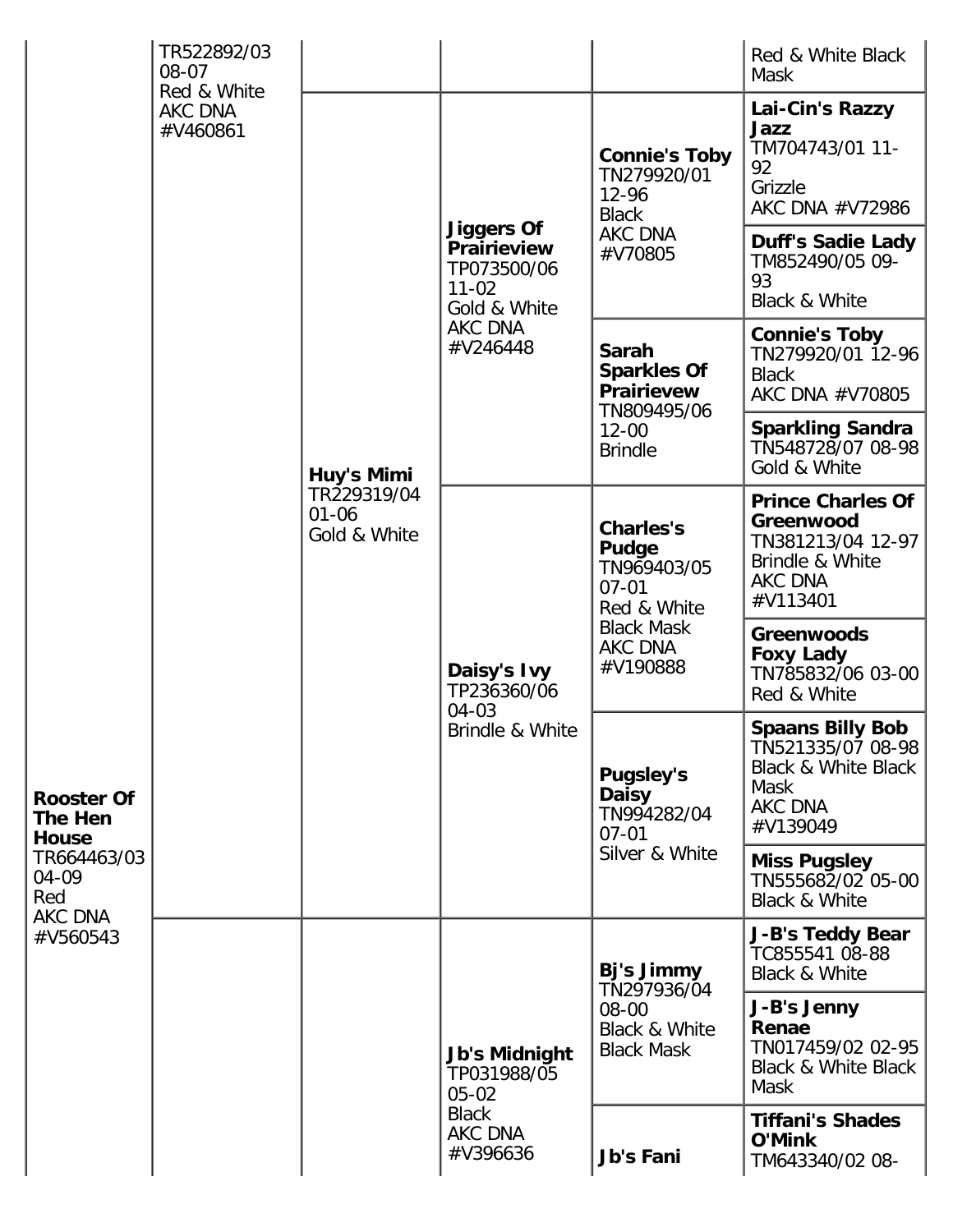|                                                                     | <b>Empress' Lil</b>                                                                                                          |                                                                                                          | <b>Taboo</b><br>TN393643/03                                                                                                                                           | 92<br>Gold                                                                                                           |
|---------------------------------------------------------------------|------------------------------------------------------------------------------------------------------------------------------|----------------------------------------------------------------------------------------------------------|-----------------------------------------------------------------------------------------------------------------------------------------------------------------------|----------------------------------------------------------------------------------------------------------------------|
|                                                                     | "Redt"<br>Corvette<br>TR400679/03<br>$07 - 06$<br><b>Red Black</b><br>Mask                                                   |                                                                                                          | $11 - 97$<br><b>Gold Black Mask</b>                                                                                                                                   | J-B's Misty<br>TC799527 06-89<br>Silver Gold & White                                                                 |
|                                                                     |                                                                                                                              | <b>Keeper Of The</b><br><b>Hearts Candy</b><br>Lu<br>TR269690/05<br>$11 - 05$<br>Gold Black Mask         | <b>Jb's Midnight</b><br>TP031988/05<br>$05 - 02$<br><b>Black</b><br>AKC DNA<br>#V396636                                                                               | Bj's Jimmy<br>TN297936/04 08-00<br><b>Black &amp; White Black</b><br><b>Mask</b>                                     |
|                                                                     |                                                                                                                              |                                                                                                          |                                                                                                                                                                       | Jb's Fani Taboo<br>TN393643/03 11-97<br><b>Gold Black Mask</b>                                                       |
|                                                                     |                                                                                                                              |                                                                                                          | <b>Dolly Jenkins</b>                                                                                                                                                  | <b>Roland's Buddy</b><br>TN941157/01 02-03<br>Brindle & White                                                        |
|                                                                     | <b>Sugarcreek</b><br><b>Romeos</b><br><b>Willowrose</b><br>TR207558/04<br>$10 - 05$<br>Gold & White<br><b>Black Markings</b> | <b>Romeo</b><br><b>Andrews</b><br>TP302130/08<br>$01 - 04$<br>Gold & White<br><b>AKC DNA</b><br>#V301416 | TP317449/01<br>$11 - 04$<br>Brindle & White<br><b>CH Rca's</b><br><b>Timmy</b><br><b>Toytott</b><br>TN362920/04<br>04-97<br>Gold & White<br><b>AKC DNA</b><br>#V74493 | <b>Molly Marie -</b><br><b>Jenkins</b><br>TP051765/02 02-03<br>Brindle & White                                       |
| <b>Ramirez's</b><br><b>Rubi Slipper</b><br>TR494744/05<br>$11 - 07$ |                                                                                                                              |                                                                                                          |                                                                                                                                                                       | <b>CH Toytott's</b><br><b>Mighty Mike Of</b><br><b>Rca</b><br>TN006847/01 07-95<br>Red & White<br>AKC DNA #V74492    |
| <b>Red Black Mask</b>                                               |                                                                                                                              |                                                                                                          |                                                                                                                                                                       | <b>Empress</b><br>Casondra<br>TN079611/03 07-96<br>Gold & White                                                      |
|                                                                     |                                                                                                                              |                                                                                                          | <b>Rich's Party</b><br>Dahli<br>TP188327/04<br>$10 - 02$<br>Gold & White                                                                                              | <b>CH Hi Krisfarm's</b><br>Razza Pa Zazz<br>TM715354/01 02-<br>93<br>Gold & White<br>AKC DNA<br>#V130756             |
|                                                                     |                                                                                                                              |                                                                                                          |                                                                                                                                                                       | Saro's Star Bright<br>TP010632/03 09-01<br>Red & White                                                               |
|                                                                     |                                                                                                                              | Puppiesinabox<br><b>Blue Willow</b>                                                                      | Puppiesinabox<br><b>Perfect In Red</b><br>TP211555/03<br>$07 - 02$<br>Red & White<br><b>Black Markings</b><br>AKC DNA<br>#V220243                                     | <b>Shang Su's</b><br><b>Gabriel Of Mi-</b><br>Shu<br>TN806603/03 02-00<br>Gold & White<br><b>AKC DNA</b><br>#V118752 |
|                                                                     |                                                                                                                              |                                                                                                          |                                                                                                                                                                       | Mishu's<br><b>Pippilongstocking</b><br>TN561274/03 02-99                                                             |